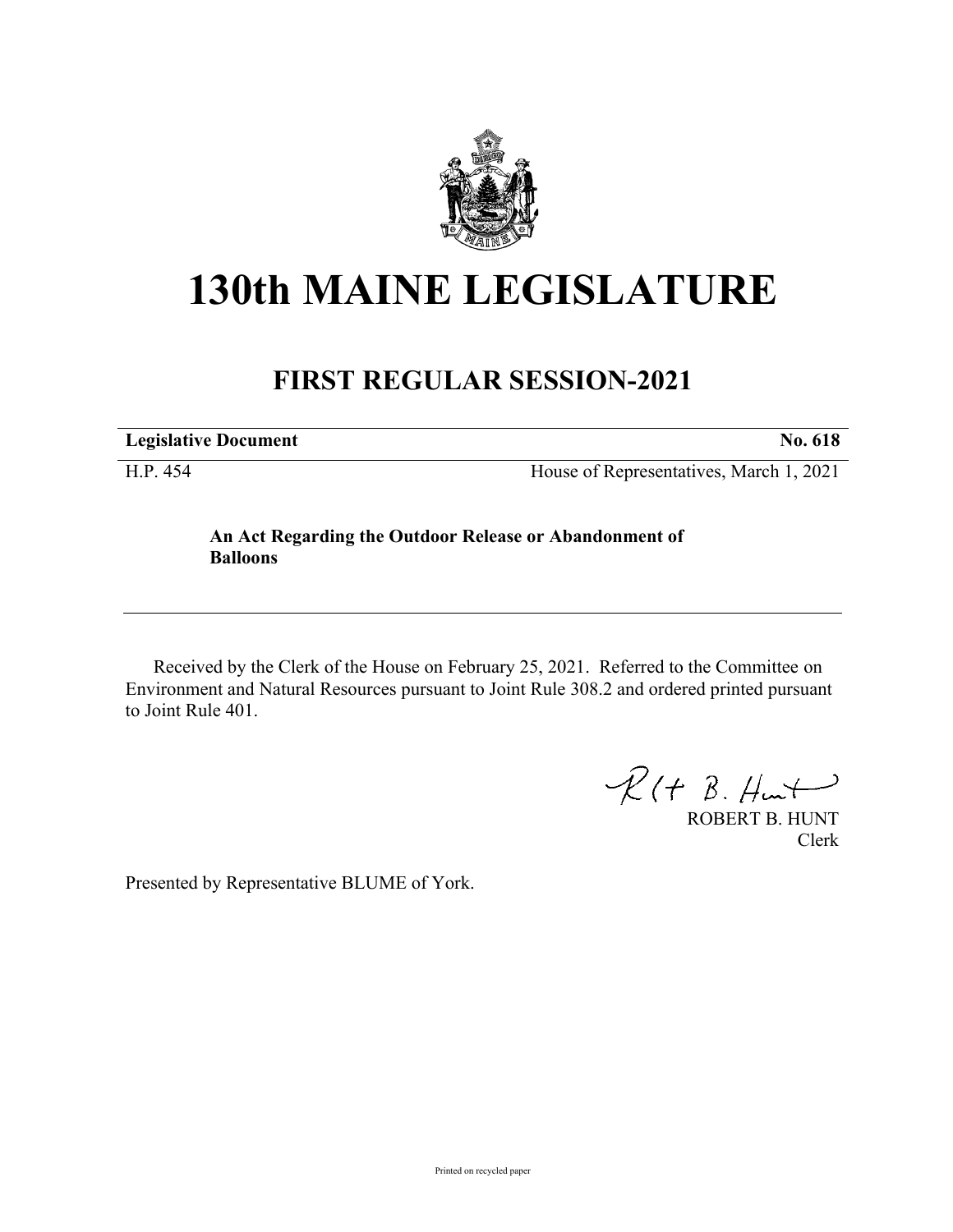1 **Be it enacted by the People of the State of Maine as follows:**

2 **Sec. 1. 17 MRSA §2263, sub-§2,** as amended by PL 2019, c. 620, §1, is further 3 amended to read:

4 **2. Litter.** "Litter" means all waste materials including, but not limited to, bottles, 5 glass, crockery, cans, scrap metal, junk, paper, garbage, rubbish, offal, except waste parts 6 or remains resulting from the normal field dressing of lawfully harvested wild game or the 7 lawful use of waste parts or remains of wild game as bait, feathers, except feathers from 8 live birds while being transported, abandoned ice-fishing shacks, old automobiles or parts 9 of automobiles or similar refuse, or disposable packages or containers thrown or deposited 10 as prohibited in this chapter, but not including the wastes of the primary processes of 11 mining, logging, sawmilling, farming or manufacturing. "Litter" includes waste materials 12 resulting from or associated with the use of tobacco products, including, but not limited to, 13 cigarette butts, and all waste materials resulting from the outdoor release or abandonment 14 of a balloon.

- 15 For the purposes of this subsection, "tobacco product" has the same meaning as in Title 22, 16 section 1551, subsection 3.
- 17 **Sec. 2. 17 MRSA §2263-A, sub-§1,** as enacted by PL 2003, c. 452, Pt. I, §32 and 18 affected by Pt. X,  $\S2$ , is amended by enacting before the first blocked paragraph a new 19 blocked paragraph to read:

20 It is a violation of this chapter for a person to intentionally release outdoors a balloon that 21 is inflated or filled with a gas that is lighter than air, except that it is not a violation of this 22 chapter for a person to intentionally release outdoors a balloon carrying scientific 23 instrumentation, a balloon used for meteorological observation by a governmental or 24 scientific organization or a hot air balloon that is recovered after launching.

- 25 **Sec. 3. 17 MRSA §2264-A,** as amended by PL 2011, c. 208, §4, is further amended 26 to read:
- 27 **§2264-A. Penalties**
- 28 Unless otherwise indicated, a person who disposes of litter in violation of this chapter 29 commits a civil violation for which the following fines apply.

30 **1. Disposal of 15 pounds or less or 27 cubic feet or less of litter; intentional release**  31 **of 10 or fewer balloons.** A person who intentionally releases 10 or fewer balloons at one 32 time in violation of this chapter or who disposes of 15 pounds or less or 27 cubic feet or 33 less of litter commits a civil violation for which a fine of not less than \$100 and not more 34 than \$500 may be adjudged.

35 **1-A. Disposal of 15 pounds or less or 27 cubic feet or less of litter; intentional**  36 **release of 10 or fewer balloons; subsequent offenses.** A person who violates subsection 37 1 after having previously violated subsection 1 commits a civil violation for which a fine 38 of not less than \$500 and not more than \$1,000 may be adjudged.

39 **2. Disposal of more than 15 pounds or more than 27 cubic feet of litter; intentional**  40 **release of more than 10 balloons.** A person who intentionally releases more than 10 41 balloons at one time in violation of this chapter or who disposes of more than 15 pounds or 42 more than 27 cubic feet of litter commits a civil violation for which the court: